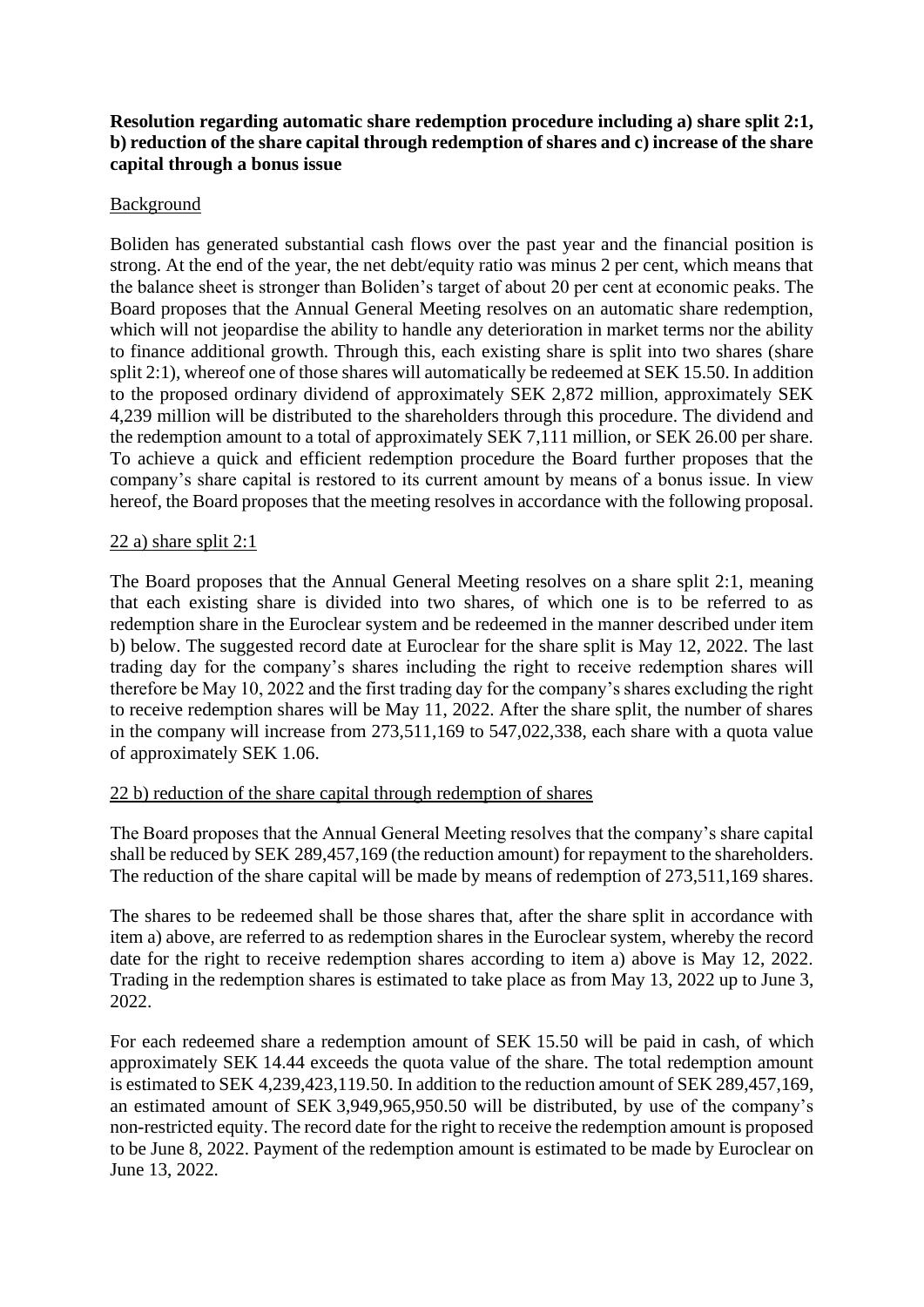Following the reduction, the company's share capital will amount to SEK 289,457,169, allocated on in total 273,511,169 shares, each share with a quota value of approximately SEK 1.06. Apart from the reduction of the share capital, the company's restricted equity will not be affected.

# *Pursuant to Chapter 20, Section 13, fourth paragraph of the Swedish Companies Act, the Board hereby states the following.*

It follows from the proposal on reduction of share capital that the Board proposes that the company's share capital shall be reduced by SEK 289,457,169 through redemption of 273,511,169 shares, for repayment to the shareholders.

To achieve a quick and efficient redemption procedure without the requirement of obtaining the Swedish Companies Registration Office's or a general court's permission, the Board has also proposed that the Annual General Meeting resolves on restoring the company's share capital to its current amount by increasing the share capital with SEK 289,457,169 by way of a bonus issue without issuance of new shares. The amount is to be transferred from the company's non-restricted equity to the company's share capital, in accordance with item c) below.

Through the reduction of the share capital for repayment to the shareholders, the company's share capital is reduced by SEK 289,457,169 and through the bonus issue the company's share capital is increased by the same amount. The company's restricted equity and share capital will therefore remain unchanged after the implementation of the bonus issue

#### 22 c) increase of the share capital through a bonus issue

Further, to achieve a quick and efficient redemption procedure without the requirement of obtaining the Swedish Companies Registration Office's or a general court's permission, the Board proposes that the Annual General Meeting resolves on a bonus issue to increase the company's share capital by SEK 289,457,169, to SEK 578,914,338, through a transfer of SEK 289,457,169 from the company's non-restricted equity. No new shares are to be issued in connection with the bonus issue.

The number of shares in the company will, after implementation of the increase of the share capital, be 273,511,169, each share with a quota value of approximately SEK 2.12.

-------------------

The resolutions by the Annual General Meeting in accordance with items  $a$ ) – c) above are conditional upon each other and shall therefore be adopted as one resolution. In order for the resolution by the Annual General Meeting to be valid, the resolution must be approved by shareholders representing at least two thirds of the votes cast as well as the shares represented at the Annual General Meeting.

Finally, the Board proposes that the Annual General Meeting authorises the company's President to make the minor adjustments to the resolutions in this item 22 that may be required in connection with the registration of the resolutions with the Swedish Companies Registration Office or Euroclear.

The Board's statement pursuant to Chapter 20, Section 8 of the Swedish Companies Act as well as the Auditor's statements pursuant to Chapter 20, Section 8 and Section 14 of the Swedish Companies Act are provided separately.